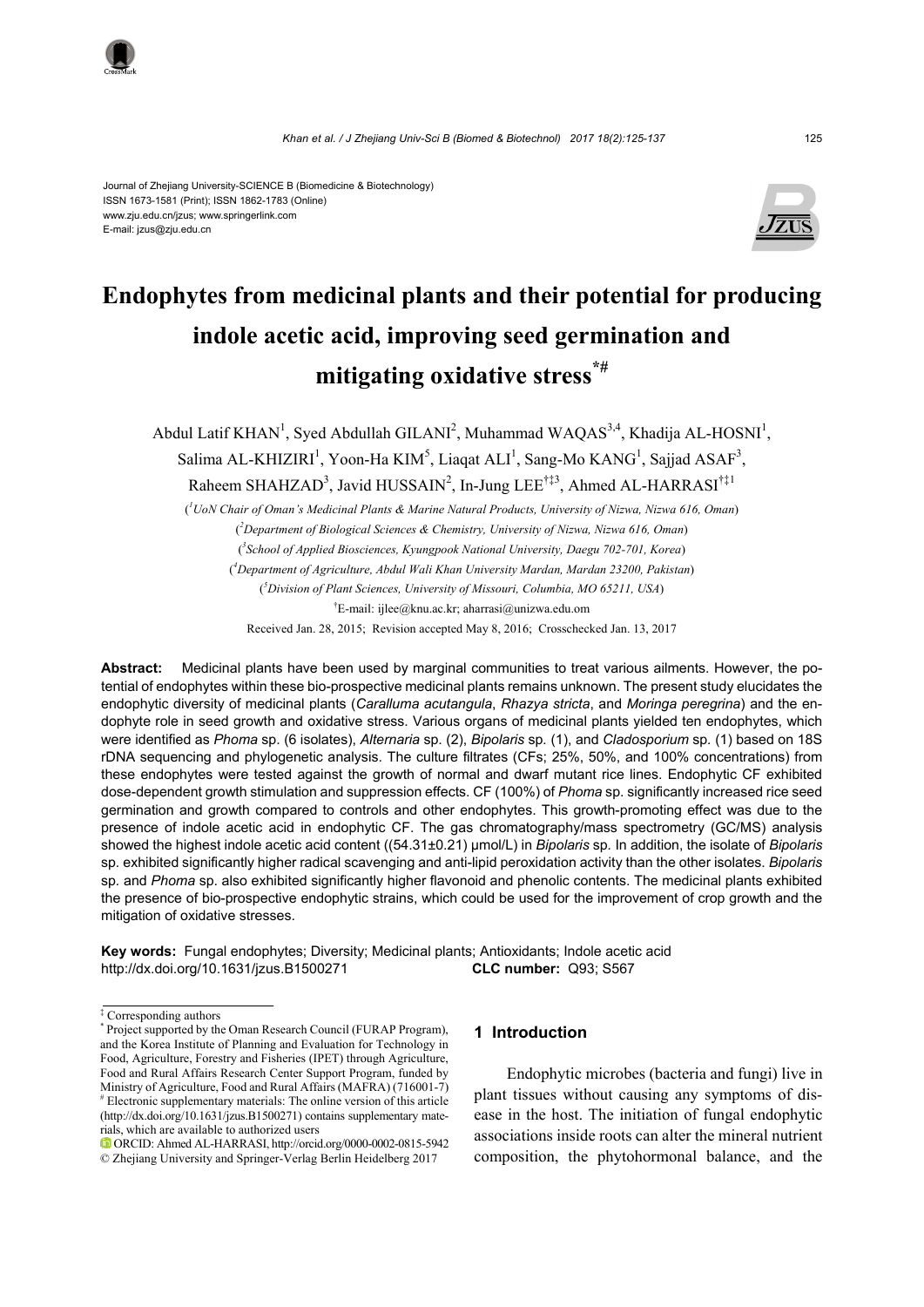chemical constituents of root exudates, and protect the plant against abiotic and biotic stresses (Redman *et al*., 2011). Endophytic fungi provide the host with an arsenal of metabolites that improve plant defenses against environmental stimuli (Schulz and Boyle, 2005; Mandyam *et al*., 2013). A number of important endophytes (e.g. *Piriformospora indica*, *Sebacina vermifera*, and species of *Penicillium* and *Colletotrichum*) have been shown to improve plant growth in stressful environments (Waller *et al*., 2005; Redman *et al*., 2011; Khan *et al*., 2011; 2013).

Endophytic fungi produce bioactive secondary metabolites, including phytohormones. This potentially could result in improved host growth, and the diverse ecological niches of these organisms may be helpful in agriculture. Assisting crop growth and reducing cellular oxidative stress are important issues that need to be worked on. Endophytes play a crucial role in both of these processes, as reported recently by Murphy *et al.* (2014). Recent studies demonstrated that endophytic fungi can produce phytohormones, especially gibberellins (GAs), to improve crop growth and mitigate the negative impacts of abiotic stresses (Khan *et al*., 2013). Some fungal endophytes have also been reported to produce various classes of auxins, such as indole acetic acid (IAA). Waqas *et al*. (2014) and Ansari *et al.* (2013) demonstrated that some types of endophytic fungi can produce IAA. Like GA, IAA is essential for crop growth and development because it enhances root, axillary bud, and flower development, and influences other processes (Reinhardt *et al.*, 2000).

Because of their abilities to secrete bioactive metabolites, endophytic fungi can also reduce oxidative stress. The production of radicals can hinder cellular functions (Gao *et al.*, 2014). The antioxidative function of endophytic fungi might be due to the secretion of phenolic and flavonoid compounds into the growth medium. It was demonstrated previously that endophytes associated with medicinal plants have the potential to synthesize host-like bioactive chemical constituents (Schulz and Boyle, 2005). Endophytes can co-evolve with plant hosts and undergo species-specific interactions (Garcia *et al.*, 2012). Medicinal plants and the diversity of the co-microbiota associated with these plants remain poorly understood (Nalini *et al.*, 2014). In the present study, medicinal plants, viz. *Caralluma acutangula*,

*Rhazya stricta*, and *Moringa peregrina*, growing in an arid region of Oman were collected and assessed for their endophytic microbial diversity. *C. acutangula*  has been administered to children during chest congestion (Kipkore *et al.*, 2014). *R. stricta* is an important ethnomedicinal plant that exhibits anticancer, antimicrobial, and enzyme inhibition activities (Mandyam *et al.*, 2013). *M. peregrina* is used for abdominal pain and burns. The endophytic diversity of these plants was previously unknown.

This study was performed to investigate the endophytic diversity of these medicinally important plants. It also intended to explore the diversity of endophytic fungi and select fungi that can improve crop growth and ameliorate oxidative stress. In this regard, we isolated various endophytic fungi from the different organs i.e. leaves, stem, and roots of *C. acutangula*, *R. stricta*, and *M. peregrina*. Because these plants were growing in an extreme environment, we hypothesized that the endophytes inhabiting these plants might produce phytohormones that can help the host in the context of abiotic stress tolerance. Exploring the diversity of such endophytes is essential for improving the agricultural productivity of marginal lands.

#### **2 Materials and methods**

#### **2.1 Fungal endophyte isolation**

The three medicinal plants investigated in this study, viz. *C. acutangula*, *R. stricta* Decaisne, and *M. peregrina*, were collected from various localities in Jabal Al-Akhdar (23°04′22.00″ N; 57°40′07.00″ E) in the Sultanate of Oman. No specific permission was required to collect medicinal plants in these locations. It was confirmed that the collection process involved no endangered or protected species. The regional climatic condition is arid, and the plants grow in extremely water-deficient conditions (*Ψ*=−4.23 hPa). The collected plant organs (leaves, stems, and roots) were thoroughly washed in running tap water (Table 1). Finally for the isolation of endophytic microbes from the surface-sterilized small fragments (0.5 cm) of organs, the method described by Arnold and Lutzoni (2007) was adopted. In parallel, the sanitized fragments of different organs were also fixed onto separate Hagem plates to confirm the effectiveness of the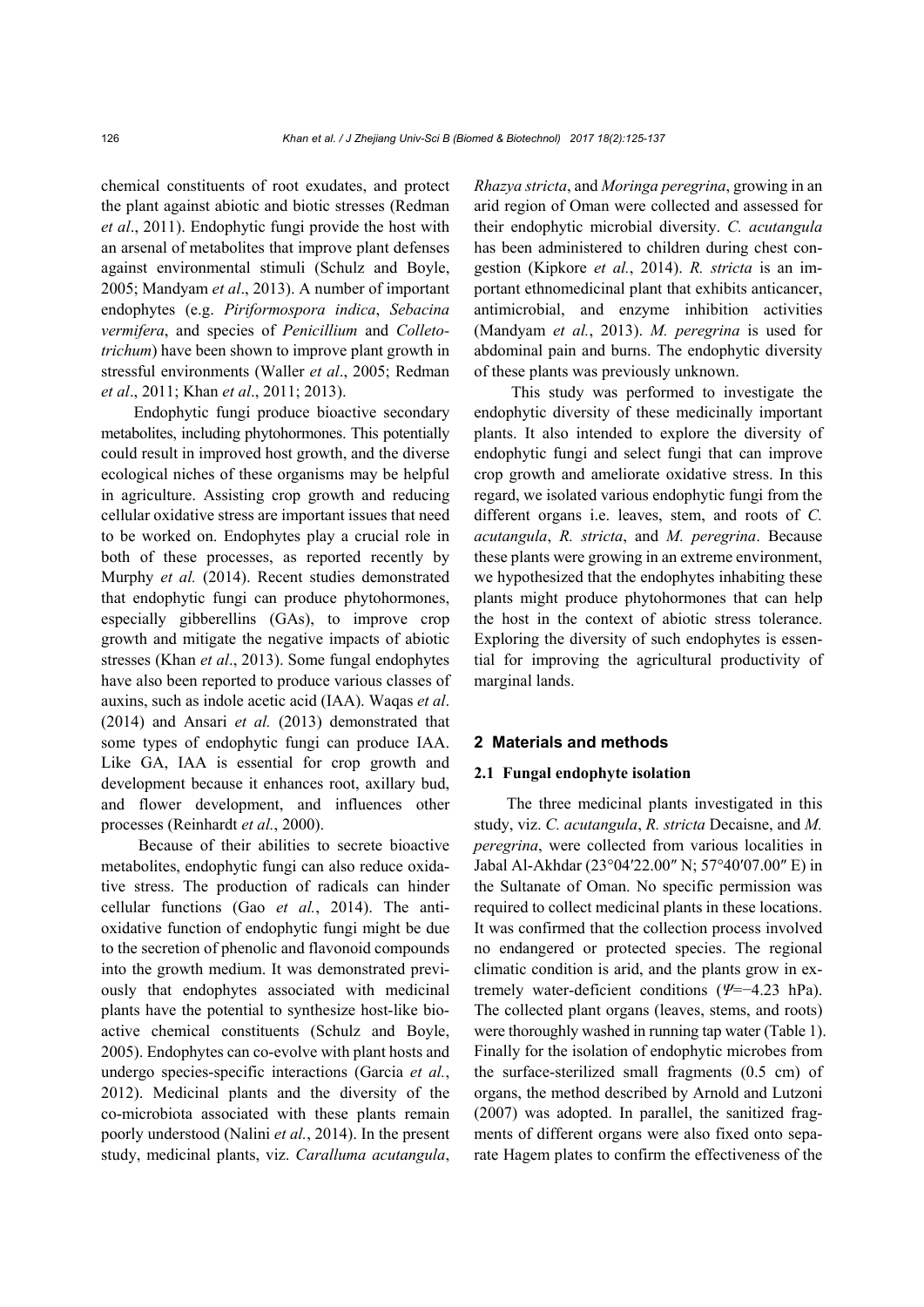surface disinfection (Arnold and Lutzoni, 2007). Newly appearing fungal spots from the tissues were removed and grown on new potato dextrose agar (PDA) medium under sterilized conditions.

The colonization density, colonization rates, and isolation rates of fungal diversity were calculated as the percentage of segments infested by one or more isolates from the total number of segments of each plated tissue using the following method of Kumar and Hyde (2004):



Selected strains were inoculated into 50 ml of Czapek broth  $(1\% (0.01 \text{ g/ml})$  glucose,  $1\% (0.01 \text{ g/ml})$ peptone, 0.05% (0.5 g/L) KCl, 0.05% (0.5 g/L)  $MgSO_4$ <sup>-</sup>7H<sub>2</sub>O, and 0.001% (0.01 g/L) FeSO<sub>4</sub>·7H<sub>2</sub>O; pH 7.3 $\pm$ 0.2) and grown for 7 d at 30 °C in a shaking incubator at 120 r/min to separate the liquid culture medium from the fungal mycelia; separation was accomplished via centrifugation at 2500*g* for 15 min at 4 °C. The culture medium (culture filtrate (CF), 50 ml) and mycelia were immediately moved to a −80 °C freezer and then freeze-dried for 4–7 d. The lyophilized CF was diluted with 1 ml of autoclaved double-distilled water (DDW). The CF was used to assess the presence of IAA and determine the antioxidant potential. The CF was also applied to differentiate growth-promoting strains for rice seeds. The mycelia of fungi were used for the extraction of genomic DNA and the identification of endophytic strains.

## **2.2 Rice seed germination assay**

The production of phytohormones, particularly IAA, in pure cultures of endophytes was assessed using a screening bioassay on (1) *Waito-C* (GAs biosynthesis *dy* mutant with a dwarf phenotype) and (2) *Oryza sativa* L. cv. Dongjin-byeo (active GAs biosynthesis pathway and a normal growth pattern). The rice seeds were surface-disinfected with 2.5% (0.025 g/ml) sodium hypochlorite for 30 min, rinsed with distilled

water (DW) and incubated for 24 h with 20 mg/L of uniconazole (except Dongjin-byeo) to obtain equally germinated seeds. The mutant seeds were treated with uniconazole to further inhibit the GAs pathway and validate the effects of IAA. The pre-germinated *Waito-C* and Dongjin-byeo seeds were shifted to autoclaved pots containing  $0.8\%$  (v/v) water:agar medium (Khan *et al.*, 2011; Redman *et al.*, 2011). After reaching the two-leaf stage, 20 µl of the CF collected from the endophytes was applied to the apex of the rice seedlings. After 7 d, rice growth was recorded and matched between CF- and fungus-free mediumtreated rice plants.

## **2.3 Endophyte identification and phylogenetic analysis**

The genomic DNA from endophytic fungal isolates was extracted according to the technique described by Arnold *et al.* (2007). Polymerase chain reaction (PCR) amplification and sequencing were performed using primers specific for 18S rDNA sequences. The obtained sequences were subjected to a BLASTn search to match the nucleotide sequence homology. The obtained closely related sequences were aligned with Clustal W using the MEGA software, Version 5.1 (Tamura *et al.*, 2011), and the maximum likelihood and neighbor joining methods were used to construct a tree. Bootstrap replications (1000) were used as a statistical support for the nodes in the phylogenetic tree. Outgroups were considered to support differences among different species. The sequences were submitted in the National Center for Biotechnology Information (NCBI) GenBank for accession numbers. Detailed phylogenetic analyses of the strains were performed according to the method described by Tang *et al.* (2009) and Tamura *et al.* (2011) using MEGA 5.1 software.

#### **2.4 IAA analysis**

Estimations of IAA in the culture broth were made using a colorimetric assay and gas chromatography/ mass spectrometry (GC/MS) selected ion monitoring (SIM) according to Ullah *et al*. (2013). All the 21 endophytes were cultured in 20 ml of Czapek broth in the absence of tryptophan  $(0 g/L)$  and with a range of tryptophan concentrations (0.1, 0.2, 0.3, 0.4, and 0.5 g/L). The cultures were incubated at  $(30\pm2)$  °C in a shaking incubator at 120 r/min for 10 d. The ethyl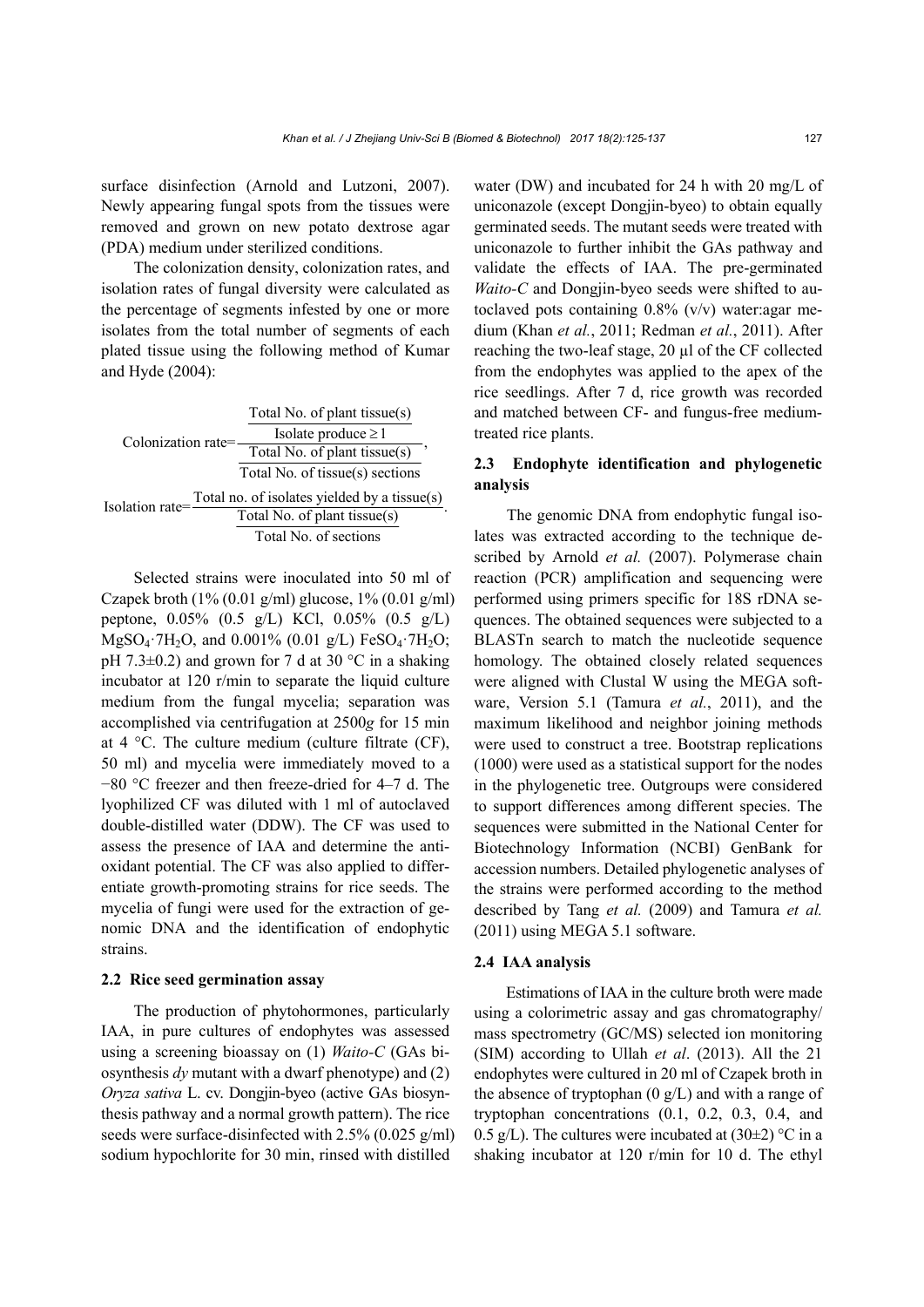acetate fraction of the acidified CF (pH 2.8 using 1 mol/L HCl) was subjected for two analyses: initially using an enzyme-linked immunosorbent assay (ELISA) spectrophotometer (xMark ELISA, BioRad, USA) for all samples and finally a GC/MS SIM (Hewlett-Packard 6890, 5973N mass selective detector with an HA-1 capillary column) for 10 active fungal strains. The data were calculated in micro mole per 50 ml and each analysis was repeated twice. The experiment was repeated three times.

## **2.5 Antioxidant potential of endophytes**

#### 2.5.1 Determination of lipid peroxidation

The thiobarbituric acid reactive substance (TBARS) assay for the oxidative degradation of lipids was executed as described by Bajpai *et al.* (2014). Reading of the samples was taken at 532 nm and percent (%) anti-lipid peroxidation was determined in comparison to a dimethyl sulfoxide (DMSO) control. The percentage of anti-lipid peroxidation activity was obtained as percentage inhibition  $(%)=1$ − (sample/control)×100%. Butyl hydroxyanisole (BHA, 1.5 mmol/L) was used as a standard inhibitor.

#### 2.5.2 Determination of total phenolic content

The total phenolic content was measured using an improved version of a previously described assay (Slinkard and Singleton, 1977) using the Folin-Ciocalteu reagent. The total phenolic values of all of the samples measured at 765 nm were stated in terms of gallic acid equivalents (μg/ml). For the blank (DMSO), the analysis procedure was kept the same as the samples. The dilution factor was taken into account for all diluted samples.

## 2.5.3 Analysis of total flavonoids

The total flavonoids were analyzed by modifying the assay reported by Huang *et al.* (2007). The results of the samples measured at 510 nm were evaluated as microgram of quercetin equivalents per milligram of dry mass of the culture samples using the standard curve obtained from 25 to 1000 mg/L of quercetin.

## 2.5.4 Radical scavenging activity using DPPH, ABTS, and NADH/PMS

The 1,1-diphenyl-2-picrylhydrazyl (DPPH) scavenging activity was analyzed by modifying the assay reported by Gulati *et al.* (2012). The antioxidant activities of the samples recorded at 490 nm was expressed as percentage inhibition (%)=1−(absorbance of sample at 490 nm/absorbance of control at 490 nm)× 100%.

The 2,2-azinobis (3-ethylbenzthiazoline-6 sulphonic acid) (ABTS) cation scavenging activity was determined as reported by Saeed *et al.* (2012) and the percentage inhibition was calculated according to the formula: percentage inhibition (%)=1−(absorbance of sample at 475 nm/absorbance of control at 475 nm $\times$ 100%. The antioxidant capacity of the test samples was expressed as the  $EC_{50}$  (anti-radical activity), which is the concentration needed to achieve a 50% reduction of ABTS.

A superoxide anion radical scavenging assay was executed for the endophytic cultures as described by Ghosh *et al.* (2013) using non-enzymatic phenazine methosulfate-nicotinamide adenine dinucleotide (PMS-NADH) system. The samples' superoxide anion scavenging activities measured at 560 nm were calculated according to the equation: percentage scavenging (%)=1−(absorbance of sample at 560 nm/ absorbance of control at 560 nm)×100%. The experiment was repeated three times.

#### **2.6 Statistical analysis**

All samples were analyzed in triplicate and the data are showed as the mean±standard error of the mean (SEM). Differences were assessed using oneway analysis of variance (ANOVA) and considered significant at *P*<0.05 calculated by GraphPad Prism Version 5.0 for Windows (GraphPad Software, San Diego, CA, USA). The average values were compared using Duncan's multiple range tests at *P*<0.05 (SAS 9.1, Cary, NC, USA).

## **3 Results**

#### **3.1 Endophyte isolation from medicinal plants**

Endophytic fungi were isolated from different organs (leaves, stems, and roots) of *C. acutangula*  (CA), *R. stricta* (RS) and *M. peregrina* (MP). These tissue pieces resulted in the isolation of 21 endophytic fungi (Table 1). From CA, MP, and RS, 4, 12, and 5 fungal endophytes were isolated, respectively (Table 1). Twelve fungal endophytes were isolated from the root and bark of MP, which yielded the highest fungal abundance level in comparison to RS and CA (Table 1).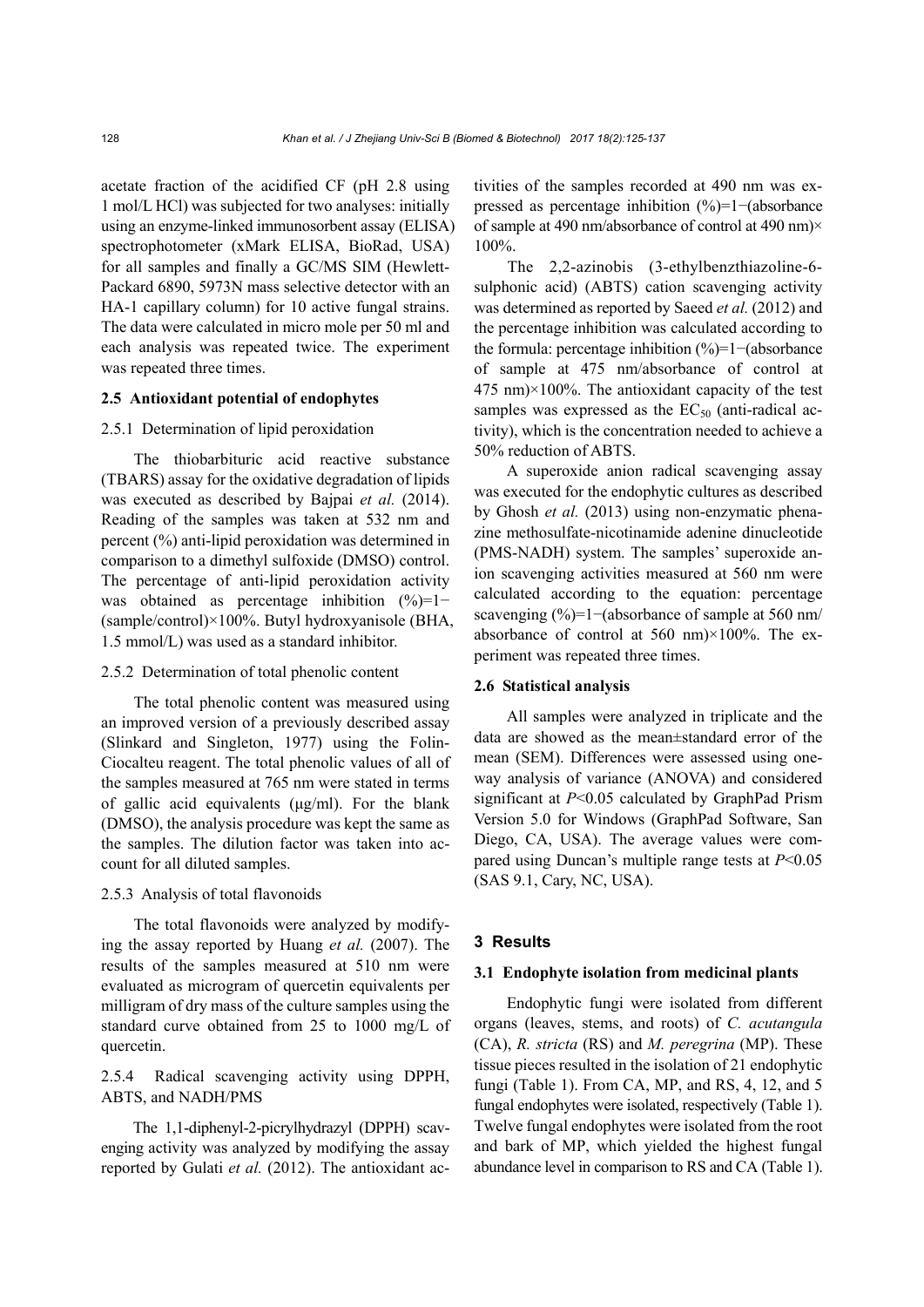| Organ               | Plant     | $N_{\rm T}$ | $N_{\rm S}$ | $N_{\rm I}$ | $R_{\rm C}$ (%) | $R_{\rm I}$ |
|---------------------|-----------|-------------|-------------|-------------|-----------------|-------------|
| Stem                | <b>RS</b> | 200         | 120         | 2           | 60.00           | 0.017       |
|                     | MP        | 400         | 250         | 4           | 62.50           | 0.016       |
|                     | <b>CA</b> | 400         | 86          | 4           | 21.50           | 0.040       |
| Leaves <sup>*</sup> | <b>RS</b> | 100         | 100         | 1           | 100.00          | 0.010       |
|                     | MP        | 100         | 0           | 0           | 0               | 0           |
|                     | <b>CA</b> | 100         | $\theta$    | 0           | $\theta$        | 0           |
| Root                | <b>RS</b> | 200         | 75          | 2           | 37.50           | 0.020       |
|                     | MP        | 400         | 200         | 8           | 25.00           | 0.040       |
|                     | CA        | 203         | $\theta$    | 0           | 0               | 0           |
| Total               |           | 2103        | 1113        | 21          | 52.92           | 0.019       |

**Table 1 Colonization and isolation rates of endophytic fungi from medicinal plants** 

\* Based on seven tissue sections (0.5 cm) per plate. The number of isolation is based on the difference in morphological trait analysis of the endophytes isolated from individual plant organ.  $N_T$ : total number of tissue sections;  $N<sub>S</sub>$ : number of samples yielding fungi;  $N_I$ : number of isolation;  $R_C$ : colonization rate;  $R_I$ : isolation rate; RS: *Rhazya stricta*; MP: *Moringa peregrina*; CA: *Caralluma acutangula*

The colonization rate was also significantly higher for MP than for RS and CA (Table 1). The endophytes isolated from the bark of MP were primarily dark septate endophytes, which were grouped into five different endophytes based on morphological trait analysis, which included the color of aerial hyphae, margin characteristics, surface texture, colony shape, height from the medium, base color, growth rate and pattern, and growth depth into the medium (Arnold and Lutzoni, 2007). Similarly, the five fungal endophytes from RS were separated into three groups, and the four endophytes from CA were all unique.

#### **3.2 Effects of endophytes on rice seed growth**

The CFs of various endophytes from different plant samples were applied to *Waito-C* (*dy* mutant) and Dongjin-byeo (normal) rice seeds. Three different concentrations (100%, 50%, and 25%) of CF were used when testing the growth of the rice seeds. According to the results, with increasing concentrations of CFs, the germination and growth of *Waito-C* and Dongjin-byeo rice were reduced compared to controls. However, low concentrations of some of the CFs inhibited growth more than higher concentrations (Table 2). With respect to rice growth stimulatory strains, RSL1.2 and MPB6.1 significantly promoted the growth of both mutant and normal rice varieties. This effect was observed for all concentrations and for the growth of shoots and roots in comparison to

the controls (Table 2). Two concentrations (25% and 50%) of CF from MPS10.1 significantly (*P*<0.02) increased root growth compared to the control, while the shoot length after the same treatment was similar to that observed after the control treatments. The maximum concentration (100%) of CF inhibited rice seed growth (Table 2). A similar response was also noted for the CA1 strain. A 25% application of CF from MPB6.2 significantly (*P*<0.001) increased the growth of roots and shoots compared to the control rice seeds. The opposite effect was observed for MPB5.2, for which a 100% concentration of CF significantly (*P*<0.0023) increased the growth of rice seeds. With respect to inhibitory CF from endophytic fungi, various concentrations of CA2, CA4, RSL8.1, RSOS1.3, and MPB8.1 significantly reduced (*P*< 0.05) seed germination and growth compared to distilled water-treated control plants. The 100% concentration of CA4 inhibited rice seed germination, and the other concentrations significantly inhibited rice growth (Table 2).

#### **3.3 IAA production capacity of endophytic fungi**

IAA elicits seed growth by cell elongation. We observed a significantly higher (*P*<0.0021; (54.32± 0.21) µmol) quantity of IAA in the 50 ml of CF obtained from RSL1.2. MPB6.1 produced  $(47.78\pm0.21)$  µmol of IAA/50 ml of CF (Fig. 1) using GC/MS SIM analysis. The MPB6.2 and CA2 endophytic strains produced similar amounts ((41.32 $\pm$ 0.63) and (40.01 $\pm$ 0.81) µmol, respectively) of IAA. RSL8.1 produced  $(39.01\pm1.21)$  µmol of IAA. The IAA levels of MPB5.2, MPS10.1, CA4, and RSOS1.3 were not significantly different from each other. The endophytes MPB5.2, MPS10.1, CA4, and RSOS1.3 produced  $(36.87\pm1.21)$ ,  $(34.91\pm1.01)$ ,  $(35.71\pm0.98)$ , and  $(37.02\pm0.92)$  µmol of IAA, respectively. MPB8.1 produced significantly lower levels of IAA than the other strains (Fig. 1). These results suggested that these endophytes have the potential to secrete IAA into the growth medium.

#### **3.4 Anti-oxidative potential of endophytes**

To explore the antioxidant potential of the ten isolated endophytes, the CFs were analyzed for their capacity to scavenge oxidative radicals. The endophytic DPPH radical scavenging potential was assessed in contrast to the positive control (ascorbic acid). The results demonstrated that MPS10.1 and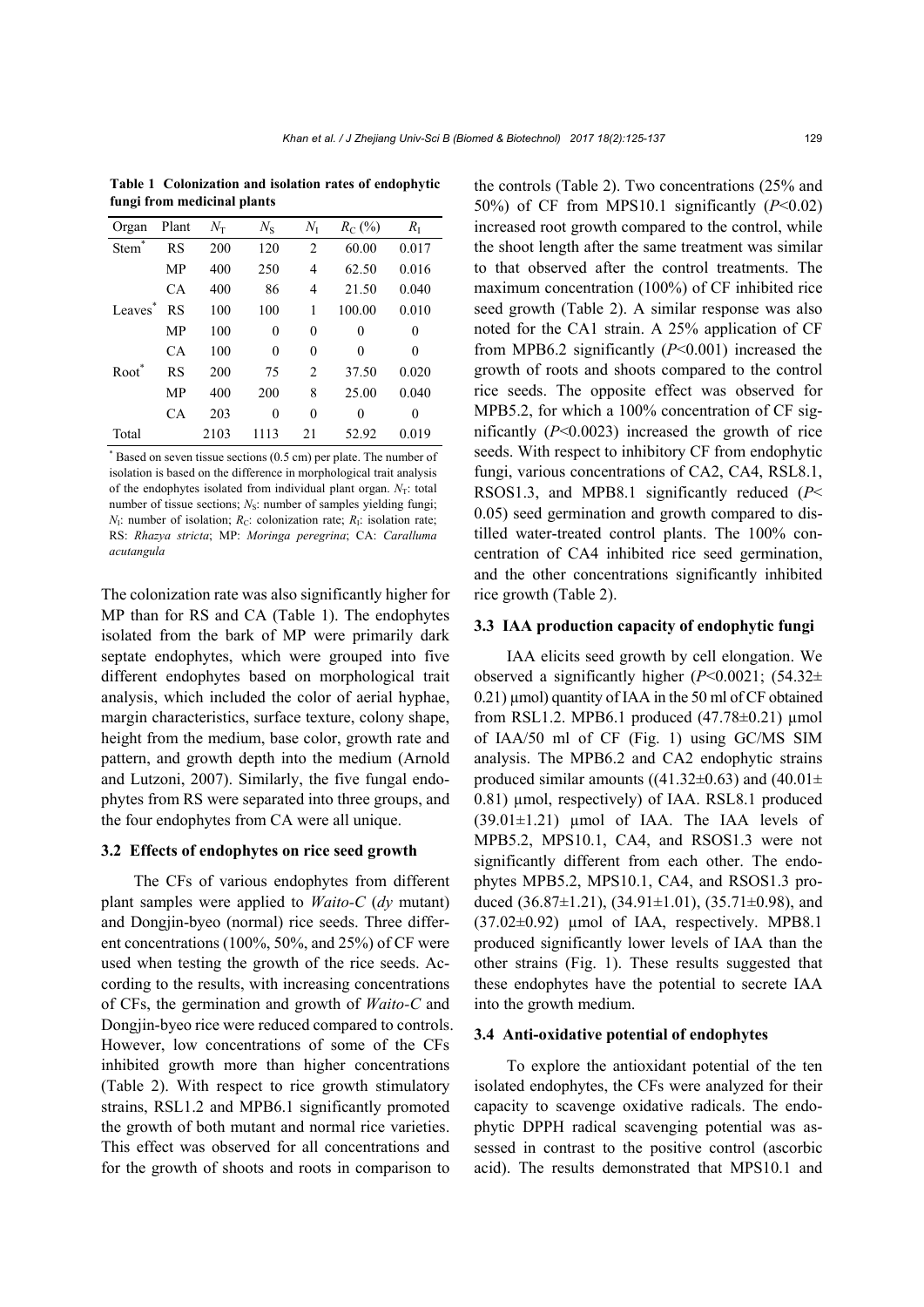|                |                               | 100% concentration           | 50% concentration            |                              |                              |                              |
|----------------|-------------------------------|------------------------------|------------------------------|------------------------------|------------------------------|------------------------------|
| Endophyte      | $Waito-C$                     |                              |                              | Dongjin-byeo                 | $Waito-C$                    |                              |
|                | Root (cm)                     | $\text{Show (cm)}$           | Root (cm)                    | Shoot (cm)                   | Root (cm)                    | Shoot (cm)                   |
| Control        | $3.60 \pm 0.30^b$             | $2.60 \pm 0.47^b$            | $3.20 \pm 0.17^{ab}$         | $3.10 \pm 0.13$ <sup>c</sup> | $3.60 \pm 0.37$ <sup>c</sup> | $2.60 \pm 0.47$ <sup>c</sup> |
| <b>MPB6.1</b>  | $4.15 \pm 0.71$ <sup>a</sup>  | $2.70 \pm 0.50^b$            | $2.10 \pm 0.14$ <sup>c</sup> | $3.40 \pm 0.05$ <sup>c</sup> | $5.70 \pm 0.30$ <sup>a</sup> | $4.10 \pm 0.62^a$            |
| <b>MPB6.2</b>  | $1.90 \pm 0.09$ <sup>d</sup>  | $2.30 \pm 0.02$ bc           | $2.72 \pm 0.19^b$            | $3.77 \pm 0.06^b$            | $2.57 \pm 0.89$ <sup>d</sup> | $3.30 \pm 0.39^b$            |
| MPB5.2         | $4.12 \pm 0.04^a$             | $3.30 \pm 0.40^a$            | $3.35 \pm 0.12^a$            | $4.00 \pm 0.13$ <sup>a</sup> | $2.25 \pm 0.82$ <sup>d</sup> | $2.30 \pm 0.54$ <sup>c</sup> |
| <b>MPB8.1</b>  | $2.30 \pm 0.20$ <sup>c</sup>  | $1.70 \pm 0.30$ <sup>d</sup> | $2.42 \pm 0.16^b$            | $3.25 \pm 0.10$ <sup>c</sup> | $2.15 \pm 0.49$ <sup>d</sup> | $1.20 \pm 0.69$ <sup>d</sup> |
| <b>MPS10.1</b> | $1.70 \pm 1.50$ <sup>d</sup>  | $1.20 \pm 0.00$ <sup>d</sup> | $0.67 \pm 0.03^e$            | $3.20 \pm 0.33$ <sup>c</sup> | $4.12 \pm 0.40^b$            | $3.20 \pm 0.84^b$            |
| RSOS1.3        | $0.27 \pm 0.15$ <sup>e</sup>  | $1.60 \pm 0.70$ <sup>d</sup> | $1.90 \pm 0.15$ <sup>c</sup> | $1.85 \pm 0.30^e$            | $1.95 \pm 0.67$ <sup>e</sup> | $2.20 \pm 0.36$ <sup>c</sup> |
| <b>RSL1.2</b>  | $3.85 \pm 0.70$ <sup>ab</sup> | $3.10 \pm 0.61$ <sup>a</sup> | $3.70 \pm 0.49^a$            | $4.07 \pm 0.70$ <sup>a</sup> | $2.00 \pm 0.84$ <sup>e</sup> | $1.20 \pm 0.28$ <sup>d</sup> |
| <b>RSL8.1</b>  | $0.75 \pm 0.80^e$             | $0.80 \pm 0.02^e$            | $0.00 \pm 0.00^e$            | $2.50 \pm 0.50$ <sup>d</sup> | $1.25 \pm 0.29$ <sup>f</sup> | $1.20 \pm 0.29$ <sup>d</sup> |
| CA2            | $2.00 \pm 0.10$ <sup>d</sup>  | $3.00{\pm}0.03^{\mathrm{a}}$ | $1.62 \pm 0.84$ <sup>d</sup> | $3.05 \pm 0.50^{\circ}$      | $4.75 \pm 0.08^b$            | $2.50 \pm 0.61$ °            |
| CA4            | $0.00 \pm 0.00$ <sup>f</sup>  | $0.00 \pm 0.00$ <sup>f</sup> | $0.00 \pm 0.00^e$            | $0.00 \pm 0.00^e$            | $2.32 \pm 0.98$ <sup>d</sup> | $2.40 \pm 0.83$ <sup>c</sup> |
| Endophyte      | 50% concentration             |                              | 25% concentration            |                              |                              |                              |
|                | Dongjin-byeo                  |                              | Waito-C                      |                              | Dongjin-byeo                 |                              |
|                | Root (cm)                     | Shoot (cm)                   | Root (cm)                    | Shoot (cm)                   | Root (cm)                    | Shoot (cm)                   |
| Control        | $4.20 \pm 0.70^b$             | $3.12 \pm 0.03$ <sup>d</sup> | $3.65 \pm 0.30$ <sup>d</sup> | $2.62 \pm 0.40^{\rm d}$      | $4.20 \pm 0.70$ <sup>c</sup> | $3.10 \pm 1.00$ <sup>d</sup> |
| MPB6.1         | $6.10 \pm 0.83$ <sup>a</sup>  | $5.20 \pm 0.08^a$            | $4.25 \pm 0.68$ <sup>c</sup> | $2.87 \pm 0.60$ <sup>d</sup> | $4.20 \pm 0.70$ <sup>c</sup> | $5.40 \pm 0.60^{\circ}$      |
| <b>MPB6.2</b>  | $3.87 \pm 0.80$ <sup>c</sup>  | $3.55 \pm 0.30$ <sup>c</sup> | $6.07 \pm 0.19^a$            | $5.90 \pm 0.60^a$            | $5.50 \pm 1.90^b$            | $5.80 \pm 1.60^a$            |
| MPB5.2         | $3.37 \pm 0.90^{\circ}$       | $4.30 \pm 0.70^b$            | $1.62 \pm 0.63$ <sup>f</sup> | $1.75 \pm 0.80^e$            | $2.37 \pm 0.50^e$            | $2.80 \pm 3.00$ <sup>d</sup> |
| <b>MPB8.1</b>  | $6.90 \pm 0.76^a$             | $5.10 \pm 0.80$ <sup>a</sup> | $2.02 \pm 0.01$ <sup>e</sup> | $0.75 \pm 0.01$ <sup>f</sup> | $2.10 \pm 0.10^e$            | $4.70 \pm 0.80$ <sup>c</sup> |
| <b>MPS10.1</b> | $4.70 \pm 0.50^b$             | $3.20 \pm 0.90$ <sup>c</sup> | $5.50 \pm 0.28$ <sup>b</sup> | $2.65 \pm 0.44$ <sup>d</sup> | $5.20 \pm 1.00^b$            | $4.20 \pm 0.90$ <sup>c</sup> |
| RSOS1.3        | $4.10 \pm 0.75^b$             | $3.60 \pm 0.90$ <sup>c</sup> | $1.00 \pm 1.06$ <sup>f</sup> | $1.40 \pm 0.04$ <sup>e</sup> | $3.70 \pm 0.50$ <sup>d</sup> | $3.10 \pm 0.30$ <sup>d</sup> |
| <b>RSL1.2</b>  | $3.70 \pm 0.40$ <sup>c</sup>  | $4.15 \pm 0.90^b$            | $4.52 \pm 0.11$ <sup>c</sup> | $2.30 \pm 0.98$ <sup>d</sup> | $6.90 \pm 1.10^a$            | $4.90 \pm 0.10^b$            |
| <b>RSL8.1</b>  | $0.37 \pm 0.64^e$             | $1.25 \pm 0.20^t$            | $1.75 \pm 0.04^{\mathrm{f}}$ | $0.87 \pm 0.80$ <sup>f</sup> | $5.90 \pm 0.60^{\circ}$      | $4.70 \pm 0.10$ <sup>c</sup> |
| CA2            | $4.62 \pm 0.90^b$             | $5.00 \pm 0.60^a$            | $6.38 \pm 0.00^a$            | $3.62 \pm 0.50$ <sup>c</sup> | $7.00 \pm 2.10^a$            | $5.20 \pm 0.10^b$            |
| CA4            | $2.50 \pm 0.20$ <sup>d</sup>  | $2.05 \pm 0.10^e$            | $1.60 \pm 0.01$ <sup>f</sup> | $4.60 \pm 0.50^b$            | $1.13 \pm 0.00^{\mathrm{f}}$ | $1.50 \pm 0.00^e$            |

Table 2 Effects of different concentrations of endophytic culture filtrates on growth of *Waito-C* and Dongjin-byeo rice seeds

Values in each cell are the mean of three replications and are shown with standard error of the mean. The values having different letters in the same column are significantly different as evaluated by DMRT test (*P*<0.05)



**Fig. 1 IAA production by the isolated endophytes in their growing culture medium** 

The bars represent the standard error of the mean. The different letter(s) depicts a significant (*P*<0.05) difference with respect to each other as evaluated by DMRT analysis. The IAA results are based on the 50 ml growth medium of the CA4 had significantly higher (*P*<0.0452) radical scavenging abilities, followed by CA2 and MPB6.2; RSOS1.3 and MPB5.2 had significantly lower radical scavenging activities (Fig. 2). Similarly, with respect to ABTS radical scavenging activity, CA2 again recorded significantly higher (*P*<0.0041) radical scavenging activity than the other endophytic strains. MPB6.1, MPB5.1, RSL1.2, RSL8.1, and CA4 had nearly identical ABTS scavenging effects. The radical scavenging activities did not differ significantly among these strains. MPB6.2 had the lowest ABTS radical scavenging activity compared to the other strains (Fig. 2).

Superoxide anion radical conversion was assessed using the NADH/PMS reaction with the endophytic CFs. The results demonstrated that MPB6.2, RSL1.2, RSL8.1, and MPB6.1 have significantly higher (*P*<0.0103) levels of superoxide anion scavenging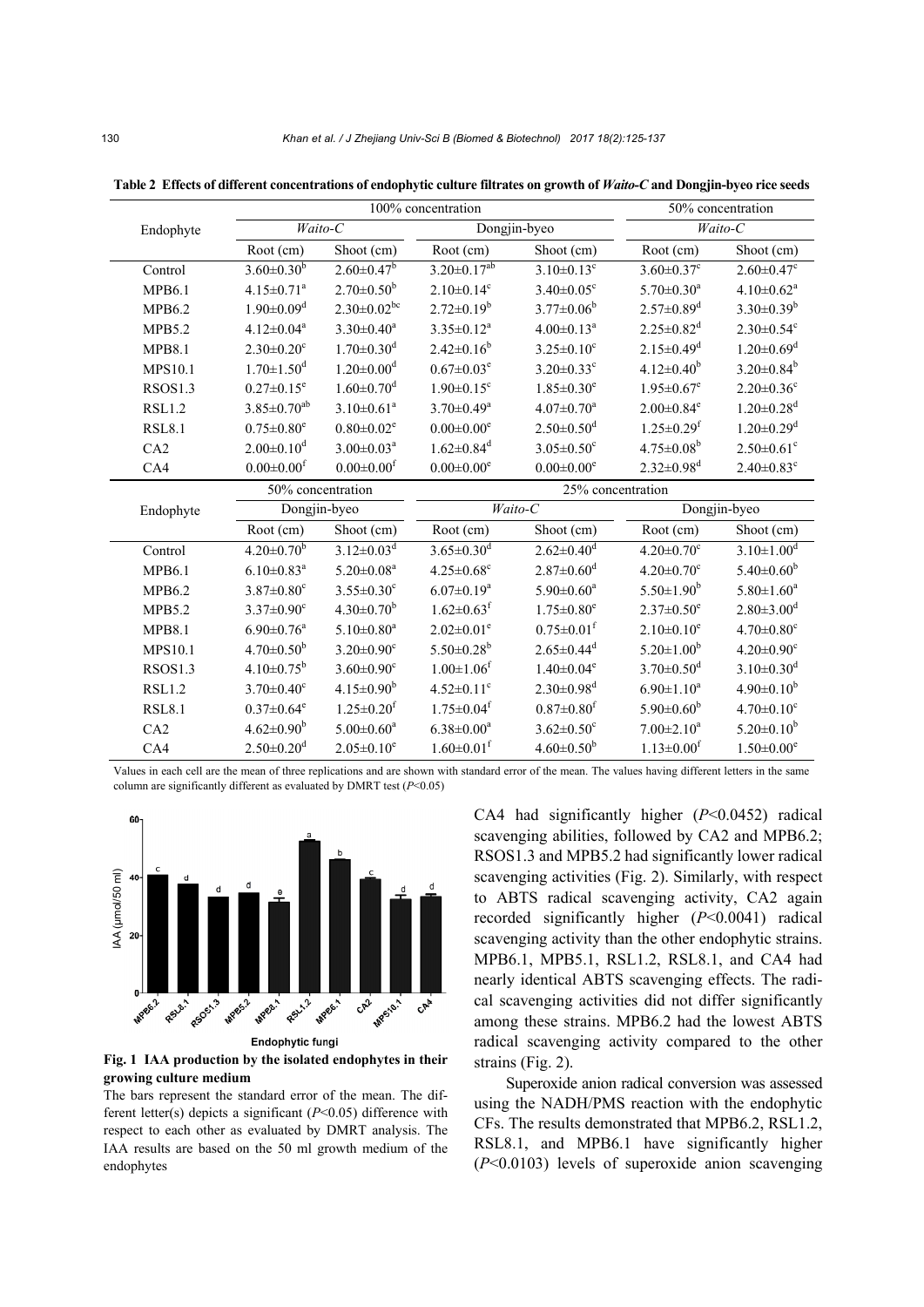potential than the other strains. Endophytic strains such as MPB8.1 and RSOS1.3 exhibited moderate activities (Fig. 2), while CA4 exhibited the lowest activity among the tested endophytic strains. The endophytes were also assessed for their anti-lipid peroxidation abilities. The level of lipid peroxidation is often analyzed using the secondary breakdown of lipid bilayers, which forms malondialdehyde (MDA). The endophyte RSL1.2 exhibited significantly higher (*P*<0.0074) levels of anti-lipid peroxidation capacity than the other nine endophytic fungal strains. This level was followed by MPB6.1. Other fungal endophytes (CA2, CA4, RSOS1.3, RSL8.1, MPS10.1, MPB5.2, and MPB6.2) exhibited moderate to lower anti-lipid peroxidation activities (Fig. 2).

#### **3.5 Bioactive metabolite content of endophytes**

The CF analysis of the 10 endophytes revealed that the total flavonoid content was significantly higher in MPB6.1 ( $P<0.00185$ ) than in the other fungal strains. MPS10.1 was the second highest with respect to flavonoid content. The flavonoid contents of CA4, RSL1.2, RSOS1.3, MPB6.2, and RSL8.1 did not differ significantly (Fig. 3). The flavonoid contents of MPB5.2 and CA2 were significantly lower than those of the other endophytic fungal strains. With respect to phenolics, RSL1.2 and MPB6.1 had significantly higher (*P*<0.0039) contents than the other strains. Endophytes CA2 and MPB6.2 also produced higher amounts of phenolic compounds. However, these levels were significantly lower than those produced by RSL1.2 and MPB6.1. The phenolic contents of CA4, MPS10.1, RSOS1.3, and MPB5.2 were not significantly different from each other, but MPB8.1 had significantly lower levels of phenolics than the other endophytic fungal strains (Fig. 3).

## **3.6 Endophyte identification and phylogenetic analysis**

## 3.6.1 Sequence analysis and identification of fungal strains

PCR amplification of the 18S rDNA sequences from the ten fungal strains revealed fragment lengths of 522–564 bp. The sequence of each of the PCRamplified products from the ten fungal strains was



The bars represents the standard error of the mean. The different letter(s) depicts a significant (*P*<0.05) difference with respect to each other as evaluated by DMRT analysis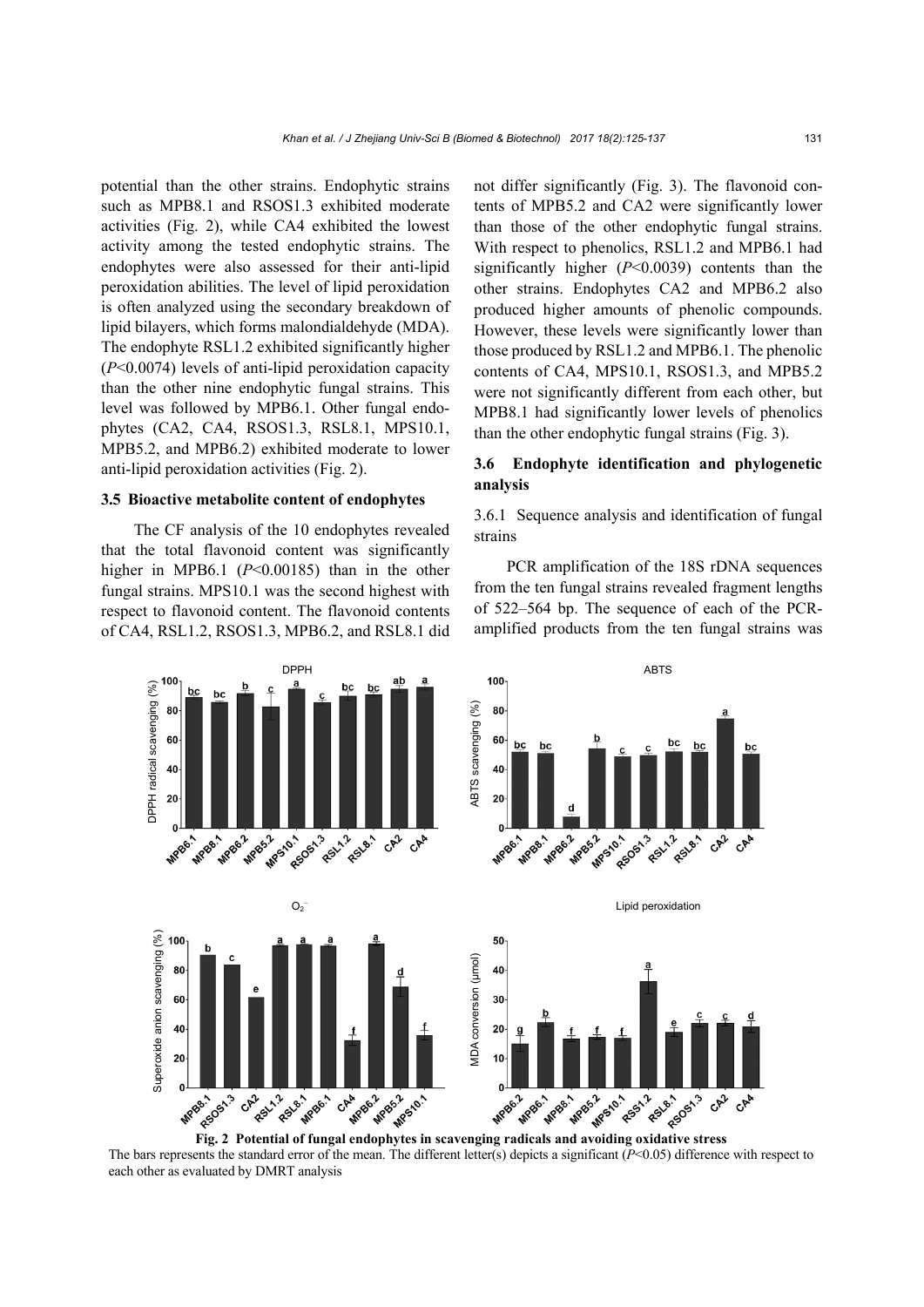

**Fig. 3 Flavonoid and phenolic contents of endophytic fungal strains** 

The bars represent the standard error of the mean. The different letter(s) shows a significant (*P*<0.05) difference with respect to each other as evaluated by DMRT analysis. The results are based on the 50 ml growth medium of the endophytes and correlative to cathachol (CE) and gallic acid equivalent (GAE)

subjected to an NCBI BLAST search, and the sequence homology to the fungal species available in the NCBI database was between 90% and 99%. Based on 95%–99% sequence similarity, we identified the fungal strains as *Phoma* sp. (6 strains), *Alternaria* sp. (2 strains), *Bipolaris* sp*.* (1 strain), and *Cladosporium*  sp*.* (1 strain) (Fig. S1). The 95%–99% sequence homologies and an individual phylogenetic analysis of each strain performed using the sequences available in the NCBI database using *Aspergillus niger* as an outgroup revealed that MPB5.2, MPB6.1, MPB6.2, CA2, RSOS1.3, and MPS10.1 were *Phoma* sp., CA4 was *Alternaria alternata*, RSL8.1 was *Alternaria* sp., RSL1.2 was *Bipolaris sorokiniana*, and MPB8.1 was *Cladosporium sphaerospermum* (Fig. S1). The sequence analysis demonstrated that all ten fungal strains contained 18S (20–37 bp), ITS1 (138–175 bp), 5.8S (157–159 bp), ITS2 (151–172 bp), and 28S

(56–61 bp) sequences (Table S1). When the ten fungal strains were compared to identify sequence homologies among the strains, the homology levels were 84%–99%.

#### 3.6.2 Phylogenetic analysis

Phylogenetic analysis revealed two major clusters, separating *C. sphaerospermum* (MPB8.1) from the other nine fungal strains, which were clustered together in another major cluster (Fig. 4). The second major cluster was sub-divided into sub-clusters; the first sub-cluster grouped all the six *Phoma* sp. (MPB5.2, MPB6.1, MPB6.2, MPS10.1, RSOS1.3, and CA2), and the second sub-cluster grouped the *Alternaria* sp*.* (AC4 and RSL8.1) and *B*. *sorokiniana*  (RSL1.2) together (Fig. 4). An interesting pattern was also observed for the ITS2 sequence, for which the first sub-cluster had a size of 138–139 bp, and the second sub-cluster (AC4, RSL8.1, and RSL1.2) had sequence lengths of 162–175 bp (Table S1). The most distinct *C. sphaerospermum* also exhibited higher evolutionary divergence than the other nine strains (sequences) (Tables S2 and S3).

#### 3.6.3 Single nucleotide polymorphisms

When the sequences of the ten fungal strains were aligned, the total number of single nucleotide polymorphisms (SNPs) observed was 215 nucleotide sites. When the SNP variation was evaluated among four *Phoma* sp. (MPB5.2, MPB6.1, MPB6.2, and MPS10.1), only 8 SNPs were found. The sub-cluster containing all six *Phoma* sp. (MPB5.2, MPB6.1, MPB6.2, MPS10.1, RSOS1.3, and CA2) had 12 SNP variations. The second sub-cluster of *B*. *sorokiniana* (RSL1.2), *A. alternata* (AC4), and *Alternaria* sp. exhibited 63 SNP variations. When the nine fungal strains in the major sub-cluster were analyzed, 121 SNP variations were observed. The results confirmed that of the ten strains with 215 SNP variations, 94 SNPs occurred in *C. sphaerospermum* (MPB8.1), which was separated into a second major sub-cluster (Tables S2 and S3).

## **4 Discussion**

After the discovery of taxol from a hostassociated endophytic fungus, the exploration of novel endophytes from medicinal plants has attracted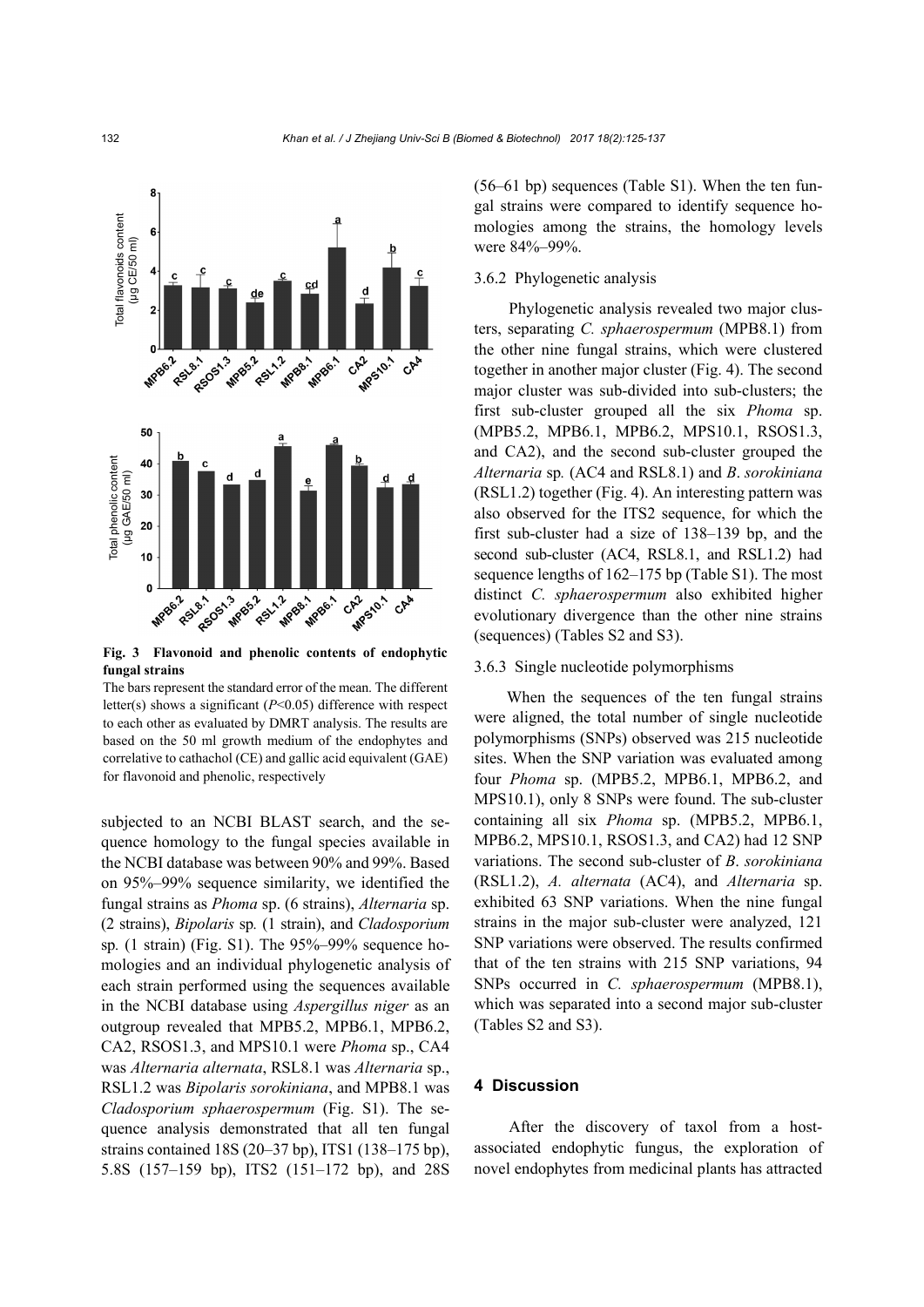

**Fig. 4 Molecular phylogenetic analysis of fungal strains by maximum likelihood method**  *Sebacina vermifera* K6619C1 was taken as an outgroup

much attention because these organisms produce host-like metabolites (Kusari *et al.*, 2014). Numerous studies reported the isolation of large numbers of endophytes from medicinal plants (Chen *et al.*, 2011; Khan *et al.*, 2013). To date, no reports on the fungal diversity or biological activity of *C. acutangula*, *R. stricta*, or *M. peregrina* collected from the arid regions of the Sultanate of Oman are available. In the present study, after the initial morphological trait analysis of 21 fungal endophytes, we identified the following fungal endophytes from various organs of medicinal plants: *Phoma* sp. (6 strains), *Alternaria* sp. (2 strains), *Bipolaris* sp*.* (1 strain), and *Cladosporium*  sp. (1 strain). The abundance level and frequency of *Phoma* sp. were significantly higher than those of the other endophytes. However, in comparison to medicinal plants from temperate regions, the endophytes in this study exhibited less diversity. This difference could be attributed to the environmental conditions in which the host plants live (Nalini *et al.*, 2014). Various strains of *Phoma* sp. were previously isolated from a number of medicinal plants, such as *Arisaema erubescens* (Wang *et al.*, 2012), *Araxacum mongolicum* (Zhang *et al.*, 2013), *Solanum cernuum*, *Sapindus saponaria* (Garcia *et al.*, 2012), *Camptotheca acuminata* (Ding *et al*., 2013), *Piper hispidum* (Orlandelli *et al.*, 2012), and *Tylophora asthmatica* (Nalini *et al.*, 2014). Similarly, species and strains of *Alternaria* are also frequently isolated and identified from medicinal plants, as reported by Garcia *et al.* (2012) and Orlandelli *et al.* (2012). With respect to *Bipolaris* sp*.*, this organism has been only isolated from *P. hispidum* (Orlandelli *et al.*, 2012) in Brazil. Similarly, *Cladosporium* sp*.* is not well known for associations with medicinal plants. This species was

isolated from *Tinospora cordifolia* (Thakur *et al.*, 2013). The present results demonstrated that the composition and abundance of endophytes differed among the three medicinal plants and among the plant organs.

The endophytic fungi were identified based on morphological trait analysis and 18S rDNA sequencing, which is a famous and well-known method for fungal identification. Previously, various reports suggested the successful identification of fungal endophytes using 18S internal transcribed spacer (ITS) regions. Ghimire *et al.* (2011) identified 18 taxa of fungal endophytes from switch grass (*Panicum virgatum* L.). Similarly, various reports identified and phylogenetically analyzed endophytes from medicinal plants using the same sequencing regions (Ghimire *et al.*, 2011; Khan *et al.*, 2013). Our results are consistent with these reports. Sequence diversity, which was assessed using LSU, ITS1, ITS2, and 5.8S rDNA, was studied in endophytes from the seagrass *Enhalus acoroides* (Sakayaroj *et al.*, 2010). rDNA ITS sequence analysis of the ITS1, 5.8S, and ITS2 regions in *Cannabis sativa* identified thirty fungal endophytes; among these endophytes, the dominant species was *Penicillium copticola* (Kusari *et al.*, 2014)*.* In our study, phylogenetic analysis demonstrated that *A. alternata* and *Alternaria* sp. could be isolated using a phylogenetic tree, which is consistent with the studies published by de Hoog and Horre (2002), who reported a clear demarcation between *A. alternata* and *A. infectoria*, with a 26-bp insert in the latter species. In the dendrogram, all six strains of *Phoma* sp. from Pleosporales, which is the largest order of the class Dothideomycetes, as mentioned by Zhang *et al.* (2011), clustered together based on sequence variations in 18S. The clustering of these six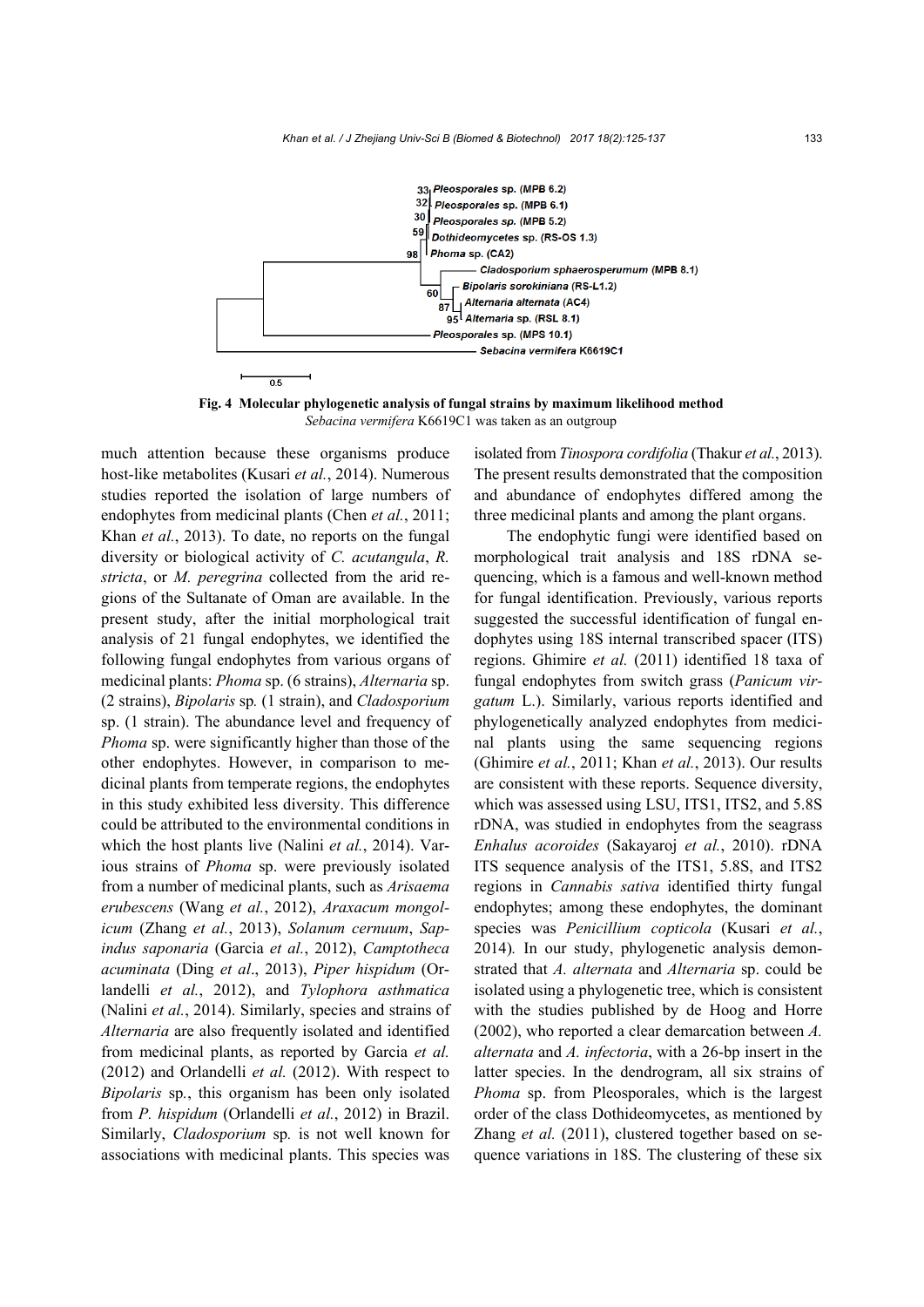fungal strains confirms their assignment to the same genus. However, the small number of observed nucleotide variations (8–12 SNPs) may suggest that these strains may be sub-species or species of *Phoma*, particularly those isolated from medicinal plants.

Endophytes that inhabit medicinal plants exhibit potent biological activity, such as antioxidant, antimalarial, antimicrobial, and anticancer activities (Strobel *et al.*, 2004; Xiao *et al.*, 2014). In the current study, endophytes isolated from medicinal plants were assessed for their antioxidant activity. DPPH radical scavenging activity is frequently investigated in endophytes (e.g. *Botryosphaeria dothidea* and *Aspergillus awamori*) isolated from medicinal plants (*Melia azedarach* L. and *Rauwolfia serpentina* Benth, respectively) (Xiao *et al.*, 2014; Nath *et al.*, 2015). Liu *et al.* (2007) isolated *Xylaria* sp. from the stem of *Ginkgo biloba* and studied the potential of this species to produce antioxidants; the organism exhibited a strong radical scavenging activity. Similarly, Huang *et al.* (2007) investigated the total antioxidant and total phenolic contents of a repository of 292 endophytes from 29 traditional Chinese medicinal plants using improved ABTS methods. However, *Toxocarpus wightianus*, *Plumeria rubra*, and *Artemisia capillaris* exhibited the highest levels of total antioxidant capacity, which had a highly positive linear correlation with the corresponding total phenolic content. Endophytes also possess the ability to detoxify reactive oxygen species (ROS). The superoxide anion scavenging potential of our endophytes is consistent with the investigation reported by Gubiani *et al.* (2014) and Zhao *et al.* (2014). Gubiani *et al.* (2014) found four biologically active metabolites in the CF of the endophytic fungus *Camarops* sp., which was isolated from *Alibertia macrophylla*. These metabolites scavenge the superoxide anion indirectly via nicotinamide adenine dinucleotide phosphate (NADPH) oxidase inhibition in neutrophils and exhibit anti-inflammatory and antioxidant potentials. *Aspergillus fumigatus* isolated from the well-known medicinal pigeon pea plant was analyzed for antioxidant potential, and luteolin, which is a product of the same fungus, was found to inhibit lipid peroxidation (Huang *et al.*, 2007).

This higher antioxidant potential may occur due to endophyte metabolomic profiles, particularly flavonoids and phenolic compounds, which are wellknown antioxidants (Gao *et al*., 2014). Flavonoids and phenolic compounds scavenge hydroxyl groups, inactivate lipid free radicals, and inhibit free radical formation by reducing the disintegration of hydroperoxides. The anti-oxidative potential of endophytes is measured in terms of phenolic and flavonoid contents (Nath *et al*., 2015). For this reason, various organic solvents are used to optimize the extraction of total phenolic and flavonoid contents (e.g. the methanol extract from *Xylaria* sp. was of a higher quantity than hexane, chloroform, ethyl acetate, and acetone) (Zhao *et al*., 2014). Flavonoid and phenolic compounds are also qualitatively evaluated for specific compounds, and the host plant and endophytes frequently share an origin for a compound (Hilbert *et al*., 2012). Chlorogenic acid is one of the main bioactive phenolic compounds and was found in both foliar endophytic fungi and their host plants (Hilbert *et al*., 2012). Here, endophytes of medicinal plants could represent an additional source of endogenous flavonoid and phenolic compounds, further increasing the antioxidant potential of the hosts.

Phytohormone-like compounds are among the other important metabolites produced by endophytes. These compounds include IAA, which is an important phytohormone that is beneficial for plant growth and development. IAA is fabricated by microbes via tryptophan-dependent and -independent pathways (Chutima and Lumyong, 2012). In the current study, we found that the synthesis of IAA occurs via a tryptophan-dependent pathway, which is consistent with the reports by Rai *et al.* (2014) and Waqas *et al.* (2014). Very few endophytes associated with medicinal plants have been shown to produce IAA (Vadassery *et al*., 2008). However, this study is the first report related to *C. acutangula*, *R. stricta*, and *M. peregrina*. Among endophytes, only *Phoma* sp. was previously reported to secrete IAA into the growth medium (Waqas *et al*., 2014); the other strains are reported for the first time in the current study. The IAA-producing ability of these endophytes shows a growth-promoting effect and the induction of stress resistance against drought in the host plant under harsh environmental conditions. One of the possible contributions of these IAA-producing endophytes may be the extension of root growth (Kende, 2001; White and Torres, 2010). In this experiment, the use of mutant dwarf and normal rice for the sensitive detection of plant growth regulators in the CF of endophytes correlates with previous findings (Nishijima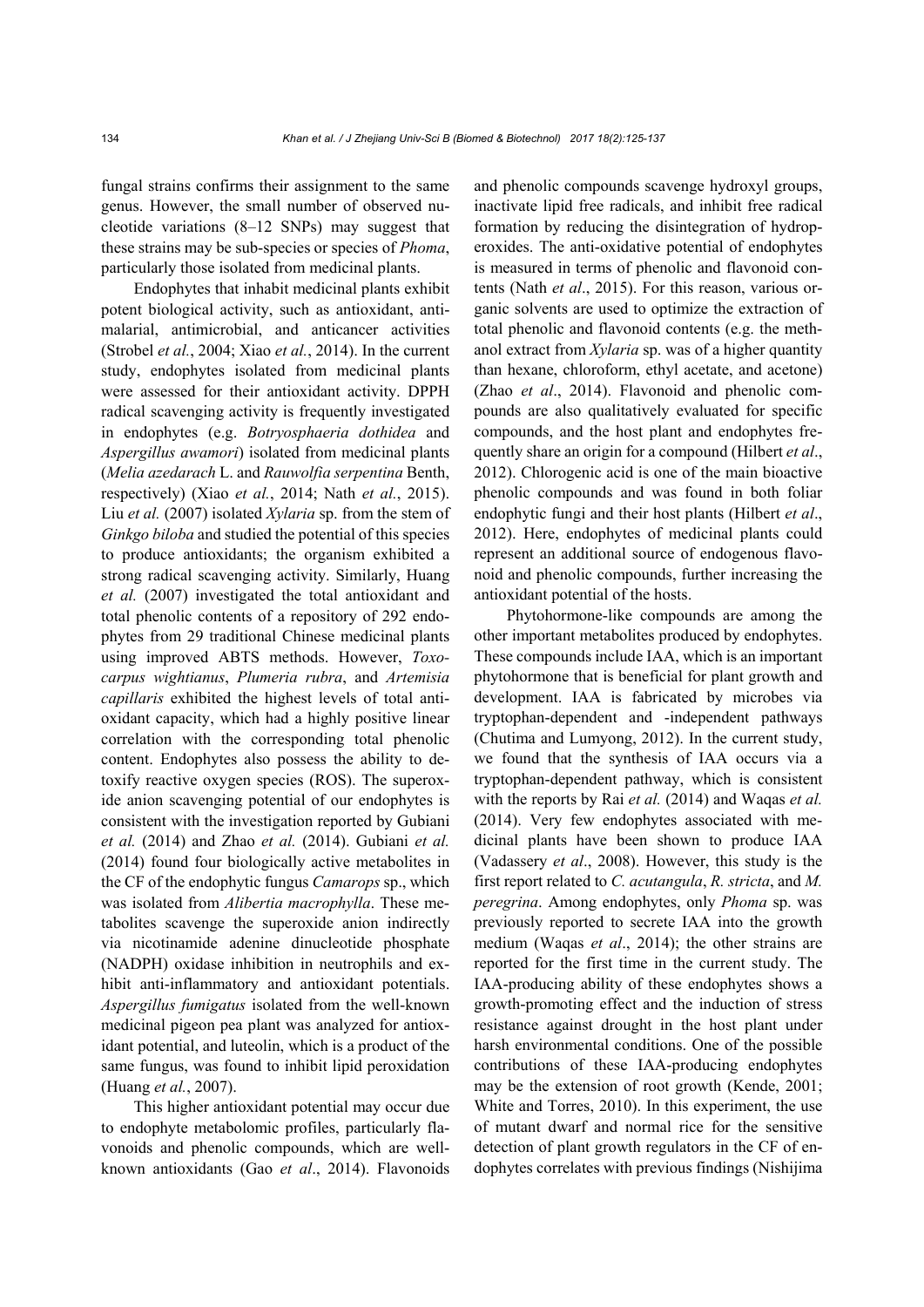*et al*., 1994; Schulz and Boyle, 2005). This result suggests that CF containing IAA can improve the germination and growth of rice seeds (Keerthi and Jumpponen, 2014). The current study demonstrates that the application of CF to both normal and mutant rices stimulated seed growth, even in a mutant line with impaired hormonal biosynthesis (Nishijima *et al*., 1994; Torres *et al*., 2012). In conclusion, fungal endophytes isolated from medicinal plants growing in harsh environmental conditions comprise a community of diverse and biologically active endophytes. Such endophytes can increase the tolerance of host plants, which can be replicated in agricultural crops exposed to abiotic stresses.

## **5 Conclusions**

Endophytic fungi have been known to possess a dynamic potential in improving growth of host plants during favorable and non-favorable conditions. In addition to the resilience of medicinal plants in the traditional health care system, they offer a unique opportunity to offer bio-prospective endophytes, which could be used for a diverse array of beneficial applications. In the present study, we subjected for the first time three arid land medicinal plants, viz. *C. acutangula*, *R. stricta*, and *M. peregrina*, to isolate such endophytic fungal strains. The results showed a possible role against oxidative stress developing because of environmental stimuli. Additionally, the cultures of fungal isolates increase the seed germination of mutant and wild-type seeds, which suggests the presence of phytohormone-like metabolites. Our preliminary screening and then chromatographic analysis revealed various quantities of IAA, which is a known stimulator of seed germination and seedling growth. Such bio-prospective endophytic application can extend greater benefits to the crops growing in marginal lands.

#### **Compliance with ethics guidelines**

Abdul Latif KHAN, Syed Abdullah GILANI, Muhammad WAQAS, Khadija AL-HOSNI, Salima AL-KHIZIRI, Yoon-Ha KIM, Liaqat ALI, Sang-Mo KANG, Sajjad ASAF, Raheem SHAHZAD, Javid HUSSAIN, In-Jung LEE, and Ahmed AL-HARRASI declare that they have no conflict of interest.

This article does not contain any studies with human or animal subjects performed by any of the authors.

#### **References**

Ansari, M.W., Trivedi, D.K., Sahoo, R.K., *et al*., 2013. A critical review on fungi mediated plant responses with special emphasis to *Piriformospora indica* on improved production and protection of crops. *Plant Physiol. Biochem*., **70**:403-410.

http://dx.doi.org/10.1016/j.plaphy.2013.06.005

- Arnold, A.E., Lutzoni, F., 2007. Diversity and host range of foliar fungal endophytes: are tropical leaves biodiversity hotspots? *Ecology*, **88**(3):541-549. http://dx.doi.org/10.1890/05-1459
- Bajpai, V.K., Agrawal, P., Park, Y.H., 2014, Phytochemicals, antioxidant and anti-lipid peroxidation activities of ethanolic extract of a medicinal plant, *Andrographis paniculata*. *J. Food Biochem.*, **38**(6):584-591. http://dx.doi.org/10.1111/jfbc.12092
- Chen, J., Hu, K.X., Hou, X.Q., *et al*., 2011. Endophytic fungi assemblages from 10 *Dendrobium* medicinal plants (Orchidaceae). *World J. Microbiol. Biotechnol*., **27**(5):1009-1016. http://dx.doi.org/10.1007/s11274-010-0544-y
- Chutima, R., Lumyong, S., 2012. Production of indole-3-acetic acid by Thai native orchid-associated fungi. *Symbiosis*, **56**(1):35-44.

http://dx.doi.org/10.1007/s13199-012-0158-2

de Hoog, G.S., Horre, R., 2002. Molecular taxonomy of the *Alternaria* and *Ulocladium* species from humans and their identification in the routine laboratory. *Mycoses*, **45**(7-8): 259-276.

http://dx.doi.org/10.1046/j.1439-0507.2002.00747.x

- Ding, X., Liu, K., Deng, B., *et al*., 2013. Isolation and characterization of endophytic fungi from *Camptotheca acuminata*. *World J. Microbiol. Biotechnol*., **29**(10):1831-1838. http://dx.doi.org/10.1007/s11274-013-1345-x
- Gao, J.M., Xiao, J., Zhang, Q., *et al*., 2014. Secondary metabolites from the endophytic *Botryosphaeria dothidea* of *Melia azedarach* and their antifungal, antibacterial, antioxidant, and cytotoxic activities. *J. Agric. Food Chem*., **62**(16):3584-3590.

http://dx.doi.org/10.1021/jf500054f

- Garcia, A., Rhoden, S.A., Rubin-Filho, C.J., *et al*., 2012. Diversity of foliar endophytic fungi from the medicinal plant *Sapindus saponaria* L. and their localization by scanning electron microscopy. *Biol. Res*., **45**(2):139-148. http://dx.doi.org/10.4067/S0716-97602012000200006
- Ghimire, S.R., Charlton, N.D., Bell, J.D., *et al*., 2011. Biodiversity of fungal endophyte communities inhabiting switchgrass (*Panicum virgatum* L.) growing in the native tall grass prairie of northern Oklahoma. *Fungal Div*., **47**(1):19-27.

http://dx.doi.org/10.1007/s13225-010-0085-6

Ghosh, S., Derle, A., Ahire, M., *et al*., 2013. Phytochemical analysis and free radical scavenging activity of medicinal plants *Gnidia glauca* and *Dioscorea bulbifera*. *PLoS ONE*, **8**(12):e82529.

http://dx.doi.org/10.1371/journal.pone.0082529

Gubiani, J.R., Zeraik, M.L., Oliveira, C.M., *et al*., 2014.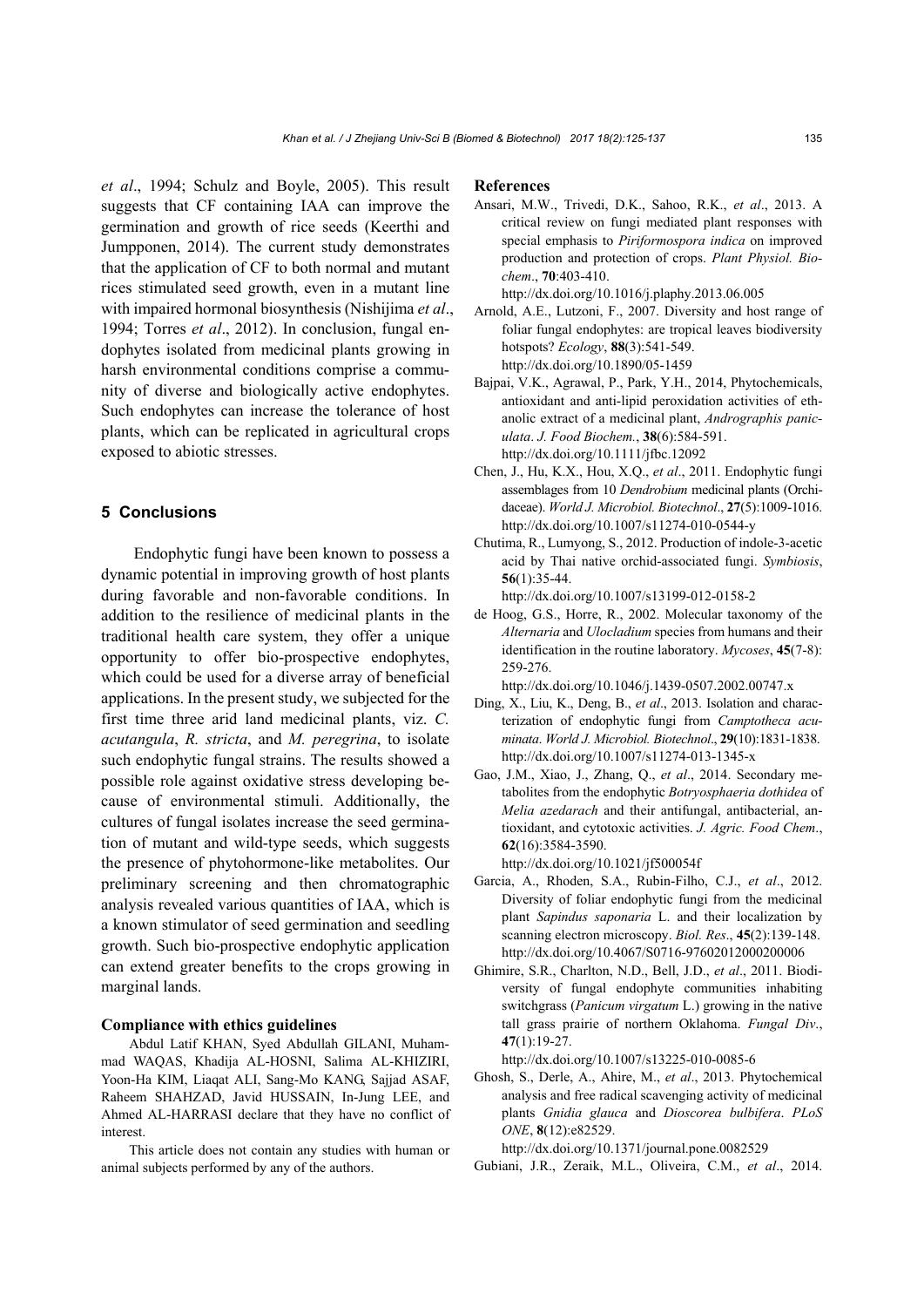Biologically active eremophilane-type sesquiterpenes from *Camarops* sp., an endophytic fungus isolated from *Alibertia macrophylla*. *J. Nat. Prod*., **77**(3):668-672. http://dx.doi.org/10.1021/np400825s

- Gulati, V., Harding, I.H., Palombo, E.A., 2012. Enzyme inhibitory and antioxidant activities of traditional medicinal plants: potential application in the management of hyperglycemia*. BMC Comp. Alter. Med*., **12**:77. http://dx.doi.org/10.1186/1472-6882-12-77
- Hilbert, M., Voll, L.M., Ding, Y., *et al*., 2012. Indole derivative production by the root endophyte *Piriformospora indica* is not required for growth promotion but for biotrophic colonization of barley roots. *New Phytol.*, **196**(2): 520-534.

http://dx.doi.org/10.1111/j.1469-8137.2012.04275.x

- Huang, W.Y., Cai, Y.Z., Xing, J., *et al*., 2007. A potential antioxidant resource: endophytic fungi from medicinal plants. *Econ. Bot*., **61**(1):14-30. http://dx.doi.org/10.1663/0013-0001(2007)61[14:APARE F]2.0.CO;2
- Keerthi, M., Jumpponen, A., 2014. Unraveling the Dark Septate Endophyte Functions: Insights from the *Arabidopsis* Model. Advances in Endophytic Research. Springer India, p.115-141.

Kende, H., 2001. Hormone response mutants: a plethora of surprises. *Plant Physiol*., **125**(1):81-84. http://dx.doi.org/10.1104/pp.125.1.81

Khan, A.L., Hamayun, M., Kim, Y.H., *et al*., 2011. Ameliorative symbiosis of endophyte (*Penicillium funiculosum* LHL06) under salt stress elevated plant growth of *Glycine max* L. *Plant Physiol. Biochem*., **49**(8):852-862. http://dx.doi.org/10.1016/j.plaphy.2011.03.005

Khan, A.L., Hussain, J., Al-Harrasi, A., *et al*., 2013. Endophytic fungi: a source of gibberellins and crop resistance to abiotic stress. *Crit. Rev. Biotech.*, **35**(1):1-13. http://dx.doi.org/10.3109/07388551.2013.800018

Kipkore, W., Wanjohi, B., Rono, H., *et al*., 2014. A study of the medicinal plants used by the Marakwet Community in Kenya*. J. Ethnobiol. Ethnomed*., **10**(1):24. http://dx.doi.org/10.1186/1746-4269-10-24

Kumar, D.S.S., Hyde, K.D., 2004. Biodiversity and tissuerecurrence of endophytic fungi in *Tripterygium wilfordii*. *Fungal Divers.*, **17**:69-90.

Kusari, S., Singh, S., Jayabaskaran, C., 2014. Biotechnological potential of plant-associated endophytic fungi: hope versus hype. *Trends Biotechnol*., **32**(6):297-303. http://dx.doi.org/10.1016/j.tibtech.2014.03.009

Liu, X., Dong, M., Chen, X., *et al*., 2007. Antioxidant activity and phenolics of an endophytic *Xylaria* sp. from *Ginkgo biloba*. *Food Chem.*, **105**(2):548-554. http://dx.doi.org/10.1016/j.foodchem.2007.04.008

Mandyam, K.G., Roe, J., Jumpponen, A., 2013. *Arabidopsis thaliana* model system reveals a continuum of responses to root endophyte colonization. *Fungal Biol.*, **117**(4): 250-260.

http://dx.doi.org/10.1016/j.funbio.2013.02.001

- Murphy, B.R., Doohan, F.M., Hodkinson, T.R., 2014. Yield increase induced by the fungal root endophyte *Piriformospora indica* in barley grown at low temperature is nutrient limited. *Symbiosis*, **62**(1):29-39. http://dx.doi.org/10.1007/s13199-014-0268-0
- Nalini, M.S., Sunayana, N., Prakash, H.S., 2014. Endophytic fungal diversity in medicinal plants of Western Ghats, India. *Int. J. Biodiv*., **2014**:1-9. http://dx.doi.org/10.1155/2014/494213
- Nath, A., Chattopadhyay, A., Joshi, S.R., 2015. Biological activity of endophytic fungi of *Rauwolfia serpentine* Benth: an ethnomedicinal plant used in folk medicines in northeast India. *PNAS*, **85**(1):233-240. http://dx.doi.org/10.1007/s40011-013-0184-8

Nishijima, T., Koshioka, M., Yamazaki, H., 1994. Use of several gibberellin biosynthesis inhibitors in sensitized rice seedling bioassays. *Biosci. Biotechnol. Biochem*., **58**(3):572-573. http://dx.doi.org/10.1271/bbb.58.572

Orlandelli, R.C., Alberto, R.N., Rubin Filho, C.J., *et al*., 2012. Diversity of endophytic fungal community associated with *Piper hispidum* (Piperaceae) leaves. *Genet. Mol. Res.*, **11**(2):1575-1585. http://dx.doi.org/10.4238/2012.May.22.7

- Rai, M.R., Rathod, D., Agarkar, G., *et al*., 2014. Fungal growth promotor endophytes: a pragmatic approach towards sustainable food and agriculture. *Symbiosis*, **62**(2):63-79. http://dx.doi.org/10.1007/s13199-014-0273-3
- Redman, R.S., Kim, Y.O., Woodward, C.J.D.A., *et al*., 2011. Increased fitness of rice plants to abiotic stress via habitat adapted symbiosis: a strategy for mitigating impacts of climate change. *PLoS ONE*, **6**(7):e14823. http://dx.doi.org/10.1371/journal.pone.0014823
- Reinhardt, D., Mandel, T., Kuhlemeier, C., 2000. Auxin regulates the initiation and radial position of plant lateral organs. *Plant Cell*, **12**(4):507-518. http://dx.doi.org/10.2307/3871065
- Saeed, N., Khan, M.R., Shabbir, M., 2012. Antioxidant activity, total phenolic and total flavonoid contents of whole plant extracts *Torilis leptophylla* L. *BMC Comp. Alter. Med*., **12**:221.

http://dx.doi.org/10.1186/1472-6882-12-221

- Sakayaroj, Y., Preedanon, S., Supaphon, O., *et al*., 2010. Phylogenetic diversity of endophyte assemblages associated with the tropical seagrass *Enhalus acoroides* in Thailand. *Fungal Div*., **42**(1):27-45.
- http://dx.doi.org/10.1007/s13225-009-0013-9 Schulz, B., Boyle, C., 2005. The endophytic continuum. *Mycol. Res*., **109**(6):661-686.

http://dx.doi.org/10.1017/S095375620500273X

- Slinkard, K., Singleton, L., 1977. Total phenol analyses: automation and comparison with manual methods. *Am. J. Enol. Vitic*., **28**:49-55.
- Strobel, G., Daisy, B., Castillo, U., *et al*., 2004. Natural products from endophytic microorganisms. *J. Nat. Prod.*, **67**(2):257-268.